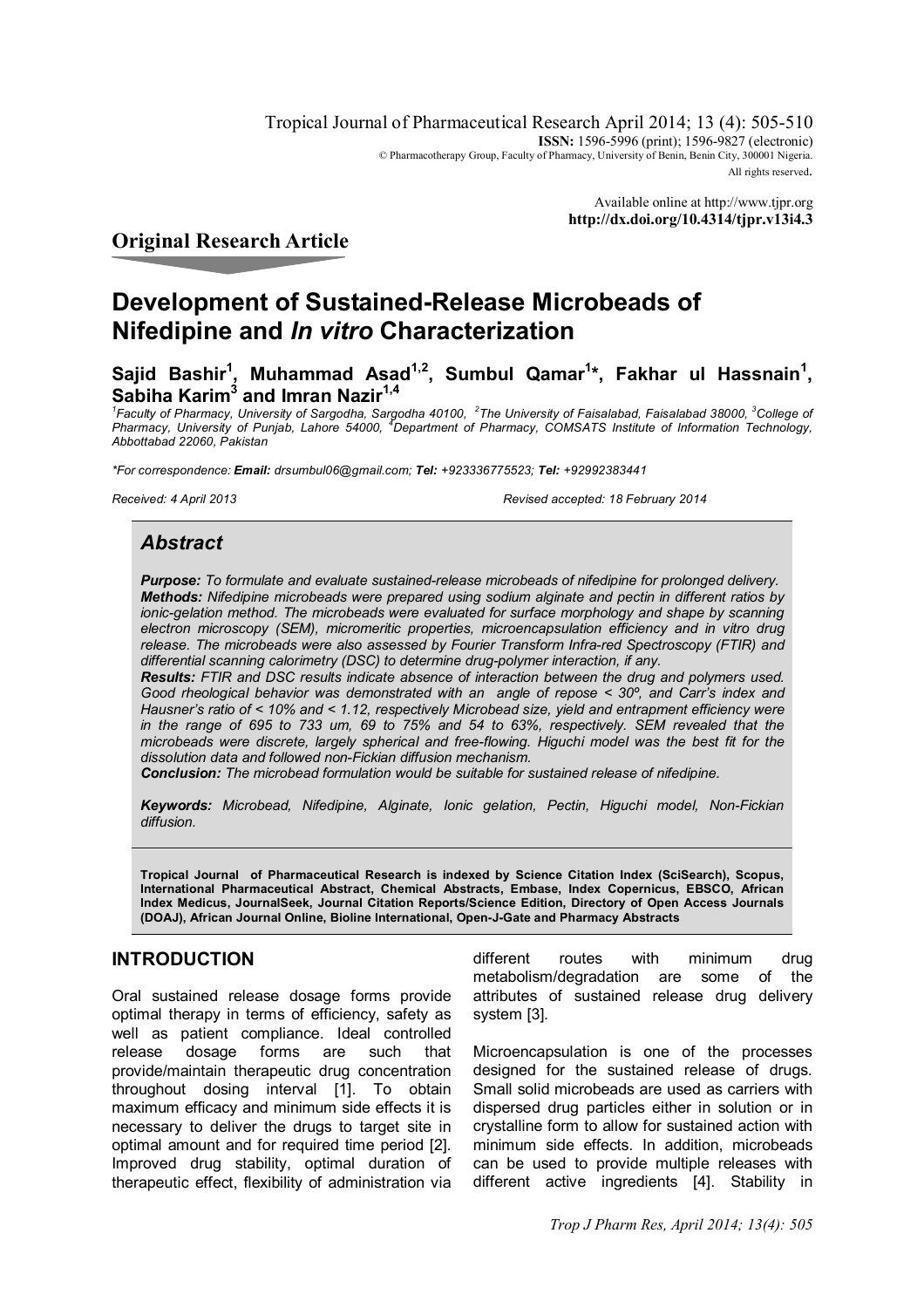physiological conditions and ability to reach local areas at therapeutic level make them very useful carriers. Microbeads are produced by technique called microencapsulation which involves entrapping of solid or liquid material with a polymer film around it, thus shielding the active ingredient from the external environment and allow good release characteristics.

Nifedipine (NIF), a model hydrophobic drug, is a calcium channel antagonist [5] widely used for the treatment of angina pectoris, hypertension and other cardiovascular disorders. It has a short half life of 2 - 3 h and is thus a suitable candidate for oral sustained release drug delivery [6]. Previous studies described the preparation of NIF-loaded cellulose acetate butyrate based microspheres using solvent evaporation method for their controlled release behavior [7]. The objective of the present study was to microencapsulate NIF by ionic gelation method using sodium alginate and pectin, to form enteric microbeads, and then evaluate their physicochemical and sustained release properties.

# **EXPERIMENTAL**

# **Materials**

Nifedipine was a gift from Tread Pharmaceuticals Lahore, Pakistan. Sodium alginate and pectin were purchased from Yuan-ching Chemicals, China and Merck, Germany respectively. Calcium chloride and sodium hydroxide were<br>also purchased from Merck, Monobasic also purchased from potassium phosphate and chloroform from Reidel De Haen while all other chemicals and solvents used were of analytical grade.

## **Preparation of microbeads**

Ionic gelation method was used to prepare microbeads of calcium alginate pectinate [8]. In this method, 2% w/v solution of calcium chloride as gelation medium and different ratios of drug:<br>sodium alginate: pectin polymer at alginate: pectin polymer at concentrations (2:1.75:0, 2:1.75:0.25, 2:1.75:0.50, 2:1.75:0.75, 2:1.75:1.0) were used and the formulations coded NIF1, NIF2, NIF3, NIF4 and NIF5, respectively. The solution of the drug prepared in chloroform was dispersed in sodium alginate solution and stirred with magnetic stirrer at a speed of 1000 rev/min for 1 h to obtain a viscous homogeneous aqueous dispersion. The dispersion was added dropwise into the gelation medium of calcium chloride using a 5 ml hypodermic syringe with a 22-gauge

needle under constant stirring at room temperature for the development of microbeads.

The microbeads formed were cured in gelation medium for 2 h and then taken out, washed twice with distilled water and allowed to dry at  $35^{\circ}$ C in a dust-free chamber until they attained a constant weight. Calcium alginate pectinate beads were prepared by the same method.

## **Determination of yield**

The microbeads were weighed and yield (%) was calculated using Eq 1.

Yield (%) = W/(WD+WP) x 100 \n
$$
\dots
$$
 (1)

where W is the weight of the microbeads, and WD and WP are the weights of drug and polymer, respectively, used in formulating the microbeads.

## **Assessment of size distribution of microbeads**

Microbeads size was analyzed using sieving method [9]. In this method, microbeads of all formulations were placed on a set of standard sieves ranging from sieve No. 10-40, using an electromagnetic sieve shaker (Electro Lab, EMS 8). The sieves were arranged in descending order with the sieve with the largest aperture (2 mm) was on top and the one with least aperture (425 µm) at the bottom. The microbeads passed through these sieves were weighed and mean particle size (P) was determined as in Eq 2 [10].

P = {Σ (Pf x W)/( Σ W)}100 ….……………….. (2)

where Pf is the mean particle of the microbead fractions and W is weight of the fractions retained.

## **Assessment of flow properties**

The microbeads were assessed for flow properties by determining the angle of repose which measures the resistance to particle flow, was determined by fixed-funnel method and calculated as in Eq 3.

θ = tan -1 h/r…………………………………….. (3)

where, h is height and r is radius of the heap.

Angle of repose < 30º shows excellent flow properties.

*Trop J Pharm Res, April 2014; 13(4): 506*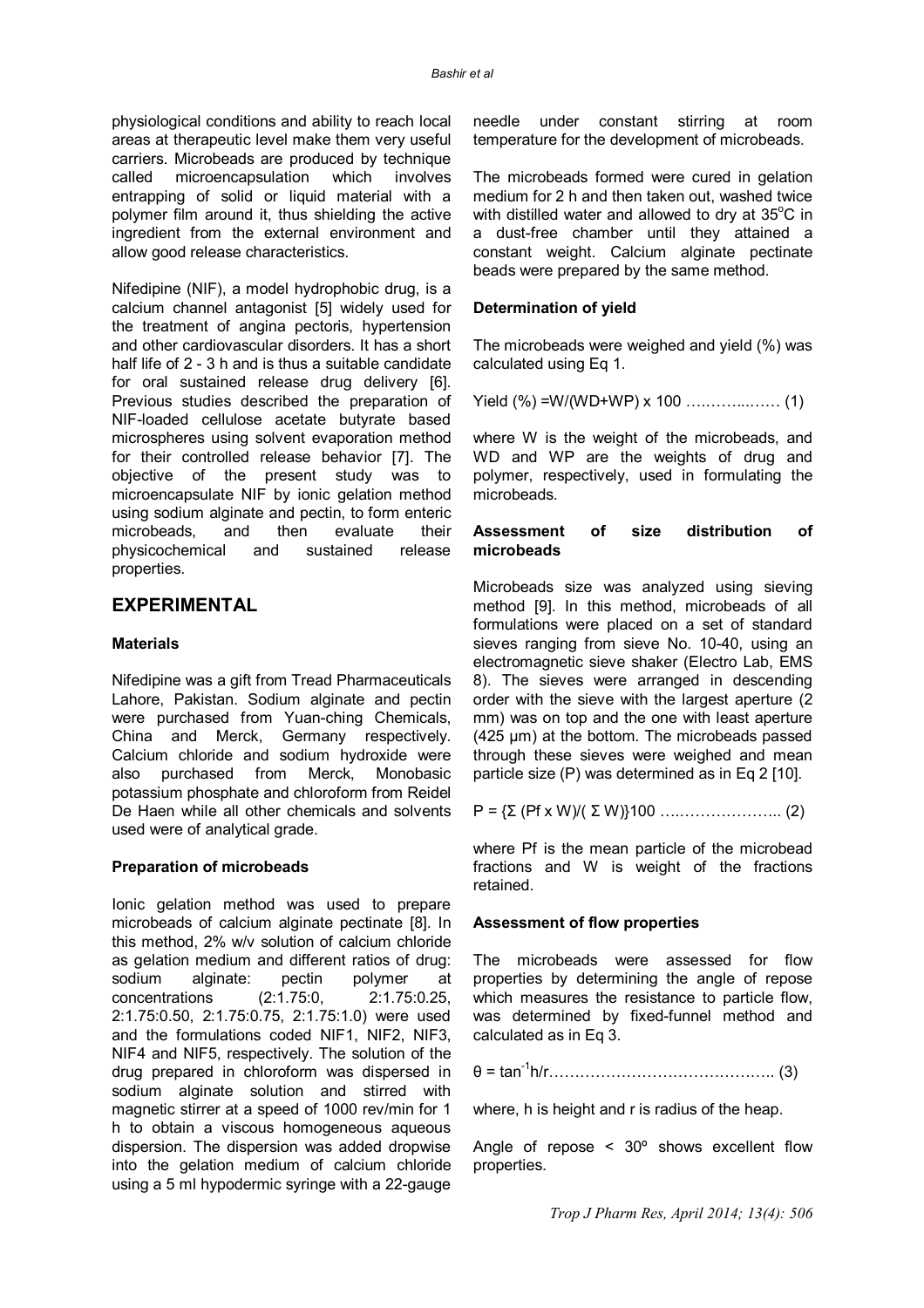Carr's index was evaluated to assess the flowability of the microbeads by comparing the pour and tapped densities of the microbeads, and calculated using Eq 4.

Carr's index = 
$$
\{(pt-pb) \times 100\}/pt
$$
............ (4)

where ρb is bulk density and ρt is tapped density which was measured in a 10 ml graduated cylinder.

Carr's index < 15% gives good flow characteristics while a value > 25% indicates poor flow characteristics [11].

Hausner's ratio, another index of flowability, was calculated using Eq 5.

Hausner's ratio = ρt/ρb ……………………….. (5)

Hausner's ratio value between 1.00 - 1.11 indicates excellent flowability.

## **Scanning electron microscopy (SEM)**

The external morphology of microbeads was analyzed by scanning electron microscope (Jeol JSM-5200). Prior to examination, the dried microbeads were sprinkled on adhesive tape which was then smacked on gold coated (thickness;  $150-200^{\circ}$ A) aluminum stub. The pictures of microbeads were taken by random scanning of the aluminium end under reduced pressure [12].

## **Fourier transform infrared spectroscopy (FTIR)**

FTIR spectroscopy was used to study drug– polymer interactions. The spectra were recorded for pure drug and drug-loaded microbeads. Individual beads were crushed in pestle and mortar and then mixed 1 mg of crushed material with 100 mg of KBr (Merk IR Spectroscopy grade) and dried at 40°C. Then FT-IR spectra of the scanning wavelength range 4000-400cm-1 were recorded by using a FT-IR spectrophotometer (IR-Prestige-21, Shimadzu, Japan) [13].

## **Differential scanning calorimetry (DSC)**

DSC analysis was done to characterize the changes observed during the preparation of microbeads. Nifedipine, polymers and drugloaded microbeads were triturated separately and were placed in aluminium pan and the lids were crimped. The analysis was performed at a

rate of  $20^{\circ}$ C/min from temperature range of  $30^{\circ}$ C-400 $^{\circ}$ C under nitrogen flow of 25 ml/min and were carried out by using a differential scanning calorimeter (Thermal Analyser SDT Q 600, Shimadzu, Japan). Reproducibility was checked by running the sample in triplicate [14].

## **Determination of encapsulation efficiency**

Appropriate amounts of microbeads were first crushed, weighed and then suspended in methanol for complete removal of Nifedipine from microbeads and then after 24 h sample was filtered using 0.45 um filter paper. After filtration, nifedipine absorbance from the samples was measured at 235 nm using a UV–VIS spectrophotometer (Pharmaspec 1700, Shimadzu, Japan). The absorbance obtained was then converted to the amount of nifedipine using a standard calibration curve [15]. Encapsulation efficiency (PEE) was calculated using Eq 6:

PEE (%) = (E/T) x 100 ………………..………. (6)

where  $E = actual$  drug content and  $T =$ theoretical drug content.

# **In vitro drug release studies**

In vitro release of nifedipine from various formulations was evaluated for the first 2 h in simulated gastric fluid (0.1M HCl, pH 1.2) and then in simulated intestinal fluid (phosphate buffer, pH 6.8) consecutively. Microbead samples equivalent to 120 mg of nifedipine was transferred to the dissolution medium (900 ml,  $37^{\circ}$ C) in a USP XXII apparatus (Pharma Test, Germany) operating at a speed of 100 rpm. Five milliliter samples were collected from the dissolution medium at definite time intervals with an automated collector after filtering through 10 µm sinter filters. The dissolution medium was kept constant after each withdrawal by adding same volume of fresh dissolution medium. The samples were diluted and analyzed at 235 nm using UV-Visible spectrophotometer. The in vitro drug release studies were conducted in triplicate.

## **Analysis of release data**

The dissolution data of all formulations were fitted to various commonly used kinetic models [16] i.e., Zero order, First order, Higuchi, Hixson-Crowell and Korsmeyer-Peppas to compare drug dissolution profiles and interpret drug release kinetics using DDSolver software [17].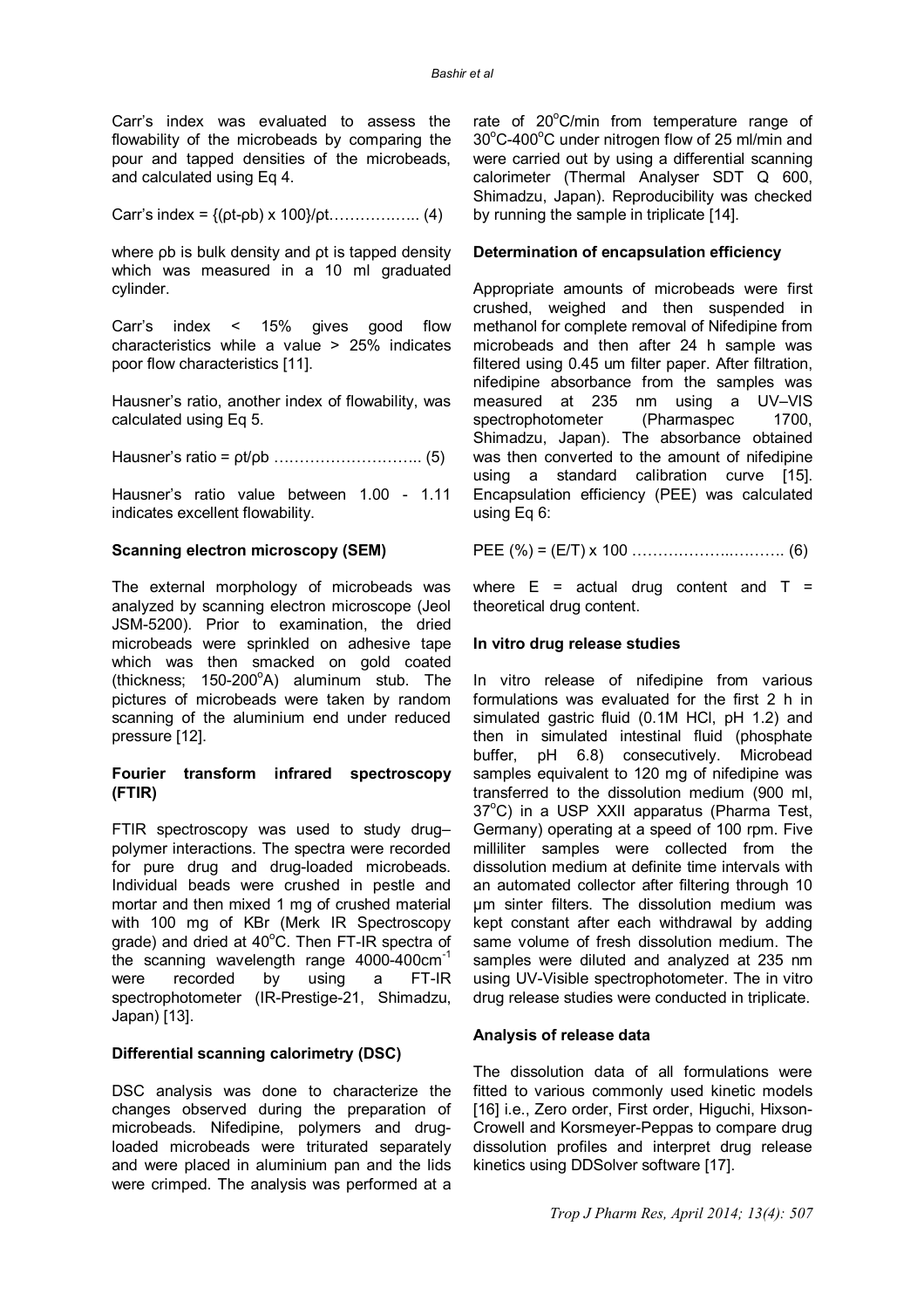# **RESULTS**

## **Physical characteristics of microbeads**

Nifedipine microcapsules were evaluated for physical parameters. The particle size of microbeads was in the range of 695 - 733 μm, while yield varied within the range of 71 - 76% and entrapment ranged from 54 - 63% for various microbead formulations, as shown in Table 1. The angle of repose, Carr's index and Hausner's ratio of the microbeads ranged from 24.4 - 27.5, 3.4 - 9.0% and 1.03 - 1.09, respectively.

## **Shape and surface morphology of microbeads**

SEM revealed that the microbeads were almost spherical in shape and had smooth surface on all formulations while cracks were present on the surface of drug-loaded microbeads, as displayed in Fig 1.

#### **Table 1:** Physical characteristics of microbeads



**Fig 1:** SEM photographs of nifedipine-loaded microbeads **(Key: A =** NIF1, **B =** NIF3, and **C =** NIF5)

# **Drug/polymer compatibility**

The FTIR spectra of pure nifedipine, polymers and their physical mixtures are shown in Figure 2.

| <b>Microbead</b><br>Code | Mean<br>particle<br>size<br>(µm) | Yield<br>(%)                                                                         | Angle of<br>repose (°) | Carr's index    | Hausner's<br>ratio | <b>Entrapment</b><br>Entrapment (%) |
|--------------------------|----------------------------------|--------------------------------------------------------------------------------------|------------------------|-----------------|--------------------|-------------------------------------|
| NIF <sub>1</sub>         | $695 \pm 1.51$                   | 71.6±0.51                                                                            | $27.5 \pm 0.40$        | $6.11 \pm 0.86$ | 1.06               | $54.01 \pm 0.52$                    |
| NIF <sub>2</sub>         | 700±1.51                         | $69.1 \pm 0.46$                                                                      | 24.49±0.08             | $9.07 \pm 2.46$ | 1.09               | $57.91 \pm 0.63$                    |
| NIF3                     | $713+1.72$                       | $70.2 \pm 0.21$                                                                      | $26.64 \pm 0.43$       | $6.50 \pm 1.46$ | 1.06               | $60.55 \pm 0.75$                    |
| NIF4                     | 726±2.51                         | $73.4 \pm 0.20$                                                                      | $26.70 \pm 0.02$       | $3.42 \pm 0.95$ | 1.03               | $61.59 \pm 0.83$                    |
| NIF <sub>5</sub>         | 733±3.04                         | 76.5± 0.46                                                                           | 25.87±0.01             | $7.63 \pm 1.70$ | 1.08               | 63.75± 0.94                         |
|                          |                                  | All continues were presented and an entitle problem and sense that $\alpha = \alpha$ |                        |                 |                    |                                     |

*All values are represented as arithmetic mean; \*n = 3*



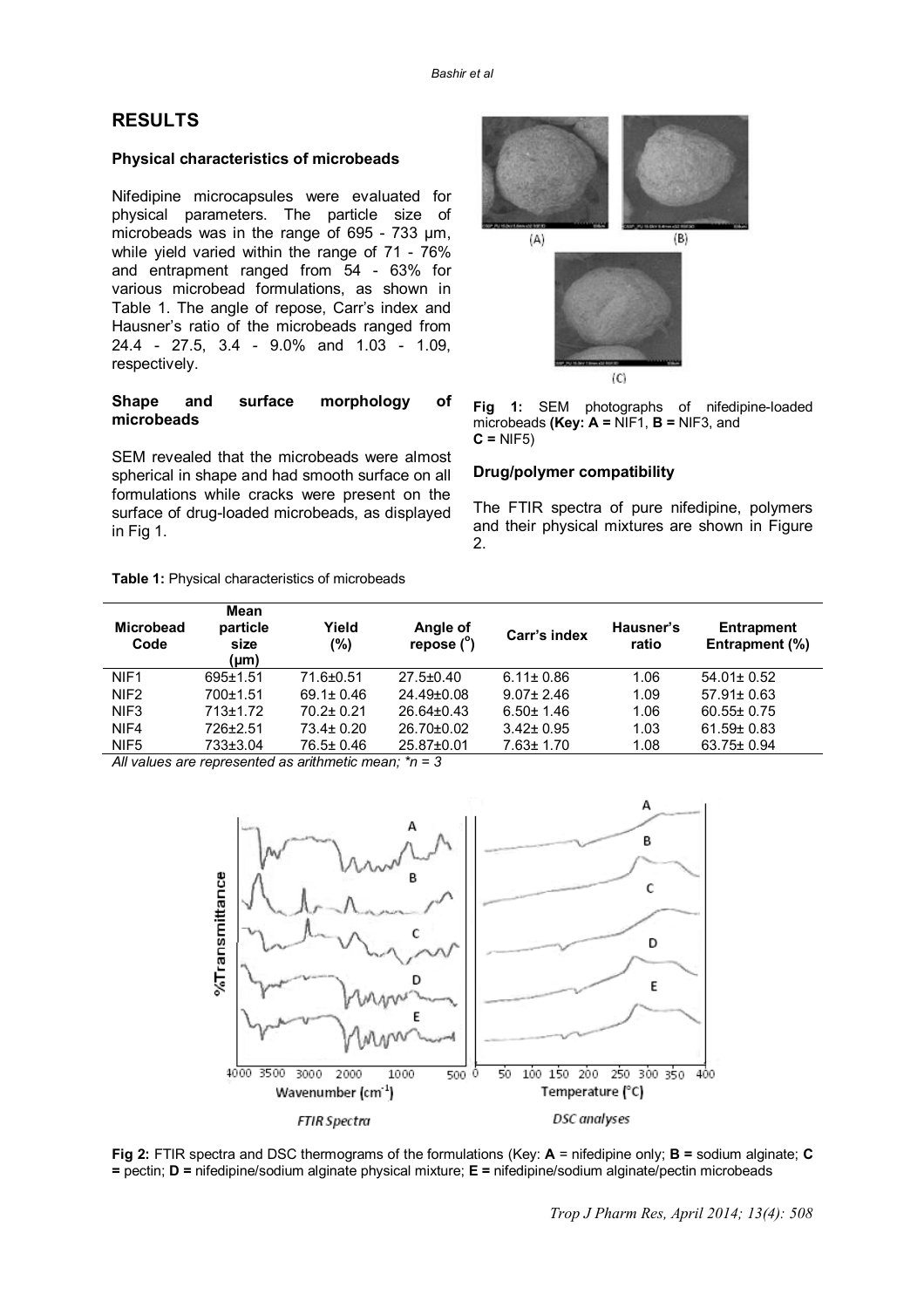| <b>Bead</b><br>code | Zero order   |       | <b>First order</b> |       | Higuchi  |       | Korsmeyer-Peppas |       |       | <b>Hixson-Crowell</b> |       |
|---------------------|--------------|-------|--------------------|-------|----------|-------|------------------|-------|-------|-----------------------|-------|
|                     | $\mathbf{k}$ | $R^2$ | $K_1$              | R     | $k_{HC}$ | $R^2$ | $k_{p}$          | n     | $R^2$ | $k_{H}$               | $R^2$ |
| NIF <sub>1</sub>    | 9.777        | 0.978 | 0.404              | 0.919 | 41.62    | 0.985 | 0.143            | 0.864 | 0.993 | 0.377                 | 0.984 |
| NIF <sub>2</sub>    | 9.592        | 0.992 | 0.352              | 0.894 | 40.59    | 0.987 | 0.131            | 0.881 | 0.994 | 0.383                 | 0.982 |
| NIF <sub>3</sub>    | 7.749        | 0.973 | 0.251              | 0.960 | 35.71    | 0.995 | 0.121            | 0.871 | 0.991 | 0.333                 | 0.971 |
| NIF <sub>4</sub>    | 7.853        | 0.979 | 0.246              | 0.965 | 36.01    | 0.991 | 0.115            | 0.881 | 0.994 | 0.333                 | 0.967 |
| NIF <sub>5</sub>    | 7.497        | 0.975 | 0.210              | 0.975 | 34.47    | 0.993 | 0.114            | 0.876 | 0.990 | 0.340                 | 0.969 |

**Table 2:** Release kinetics data for the microbeads

It was observed that the peaks obtained were due to stretching of N-H,  $C=O$  and NO<sub>2</sub>. The FTIR spectra of drug and physical mixture showed no shift from original peaks but the intensity of the principle peak corresponding to nifedipine appeared to have been reduced in the mixture.

In the DSC studies, nifedipine showed a sharp endothermic peak (172 – 174 $^{\circ}$ C) at a temperature corresponding to its melting point. Sodium alginate and pectin peaks occurred at temperatures  $> 300$  and 155 $^{\circ}$ C, respectively. The same thermal profile at temperature corresponding to melting point was also observed for drug-polymer microbeads. This indicates the compatibility of drug and polymers.

#### **In vitro drug release**

The effect of variation in drug/polymer ratio on drug release is shown in Fig 3. The release rate of drug formulations NIF3 was seemed to be higher than those of all other formulations but the difference was not significant (*p*>0.05). The drug release kinetic data obtained are listed in Table  $\mathcal{P}$ 



**Fig 3:** Nifedipine released from various formulations of microbeads where NIF1 ( $\blacksquare$ ), NIF2 ( $\Box$ ), NIF3 ( $\Delta$ ), NIF4  $(x)$  and NIF5  $(\bullet)$ 

# **DISCUSSION**

Microbeads of nifedipine with the polymers produced good flow characteristics. All the physicochemical parameters were within acceptable range. The results showed that the

mean particle size of microbeads increased significantly with increasing pectin concentration. Nifedipine microbeads exhibited good flow properties. Higher microbead yield was obtained possibly due to the fact that the polymers served as crosslinking agent for gelation. Thus, due to the presence of more binding sites for the drug with increase in polymer concentration, the entrapment efficiency of the microbeads increased gradually [18].

The drug was compatible with polymers used for the formulation of microbeads as it was evident from FTIR analysis that only a slight shift with overlapping and broadening in some of the peaks characteristic of drugs took place [17]. The compatibility of drug and polymer were also depicted by thermal analysis that the sharpness of the peaks of drugs was reduced when combined in polymer mixture or in microbeads but there was no variation in the melting points of drug as well as polymers [19].

Scanning electron microscopy revealed that the microbead formulations possessed nearly smooth and spherical surfaces. As the drug polymer ratio increased, the cumulative release of nifedipine decreased significantly due to the higher polymer content relative to that of the drug, which implies that polymer/drug ratio can be modulated to achieve the desired release rate of nifedipine and hence sustained effect.

Drug release from NIF1 was 98% in 10 h and this may be due to the presence of cracks on microbead surface while drug release fell to 91% in 12 h in batches containing pectin. This retardation of microbeads led to a gradual decline in drug release from the formulations due to the increased concentration of polymer [20].

Microbeads showed higher values of coefficient of determination (R2) in Higuchi model (Table 2) than the other formulations. Drug release data from various formulations, when fitted to Korsmeyer-Peppas model, yielded 'n' value between 0.864 and 0.881 which indicates that